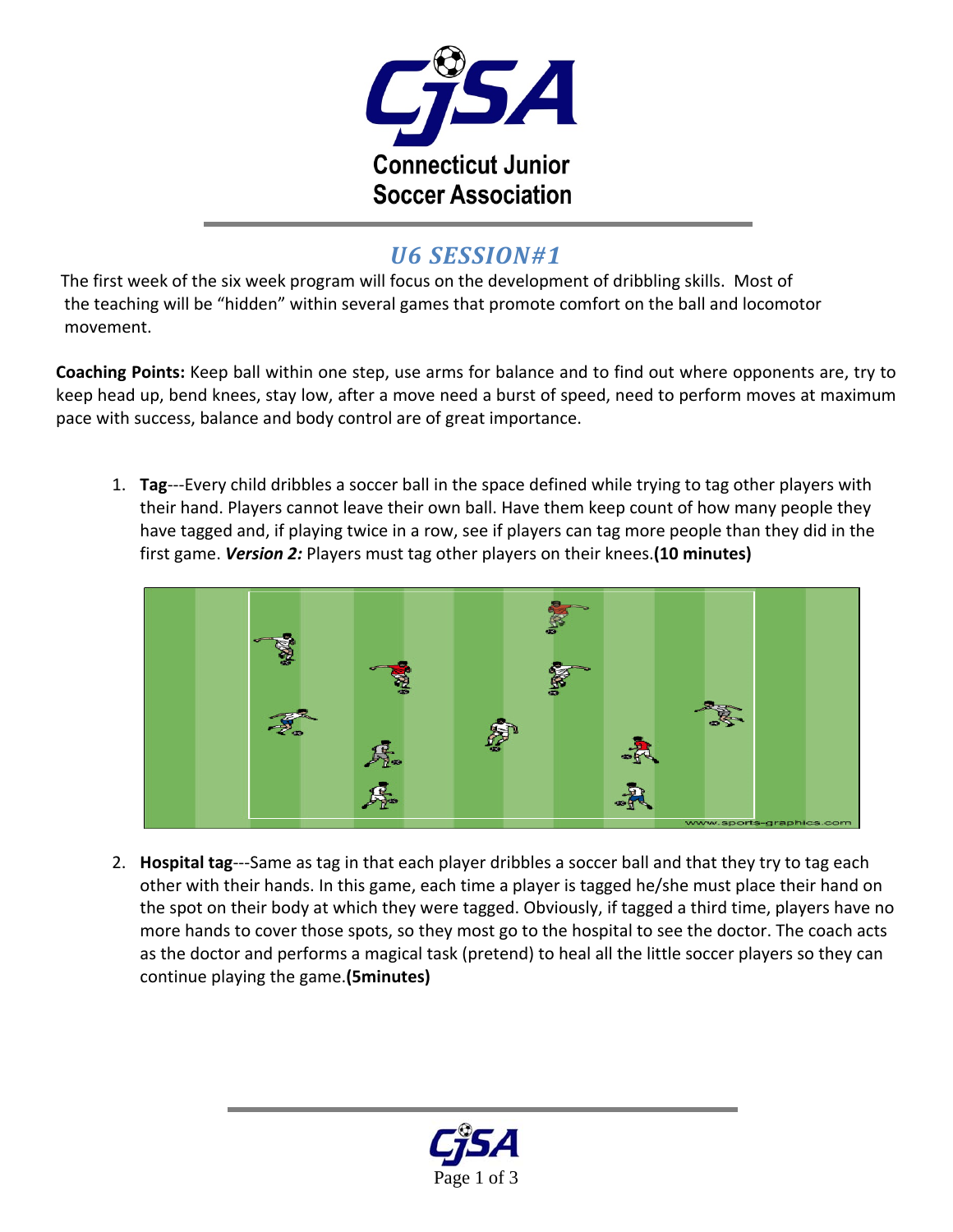

3. **Body Part Dribble**‐‐‐In designated area, coach has all players dribble a soccer ball. When coach yells out the name of a body part, players must touch that body part to the ball as quickly as possible. Coach should vary body parts and rate at which he calls out body parts. At times, call out body parts consecutively (i.e. tummy, nose, elbow) during one stoppage or call out two body parts at once (i.e. both hands).**(5 minutes)**



4. **Red light/Green light**‐‐‐All players have a ball and dribble in a limited space (or towards the coach). When coach says "red light", players must stop ball and put foot on top of ball. When coach says "yellow light", players must dribble very slowly. When coach says "green light", players dribble fast. Coach controls this game with frequency of light changes and variety of changes. Once players catch on to this game, add light of other colors and affix different actions to them. (i.e. purple light = hop back and forth over ball, orange light = run around the ball, black light = dance, blue light = hide behind the ball etc. etc.) **(10 minutes)**